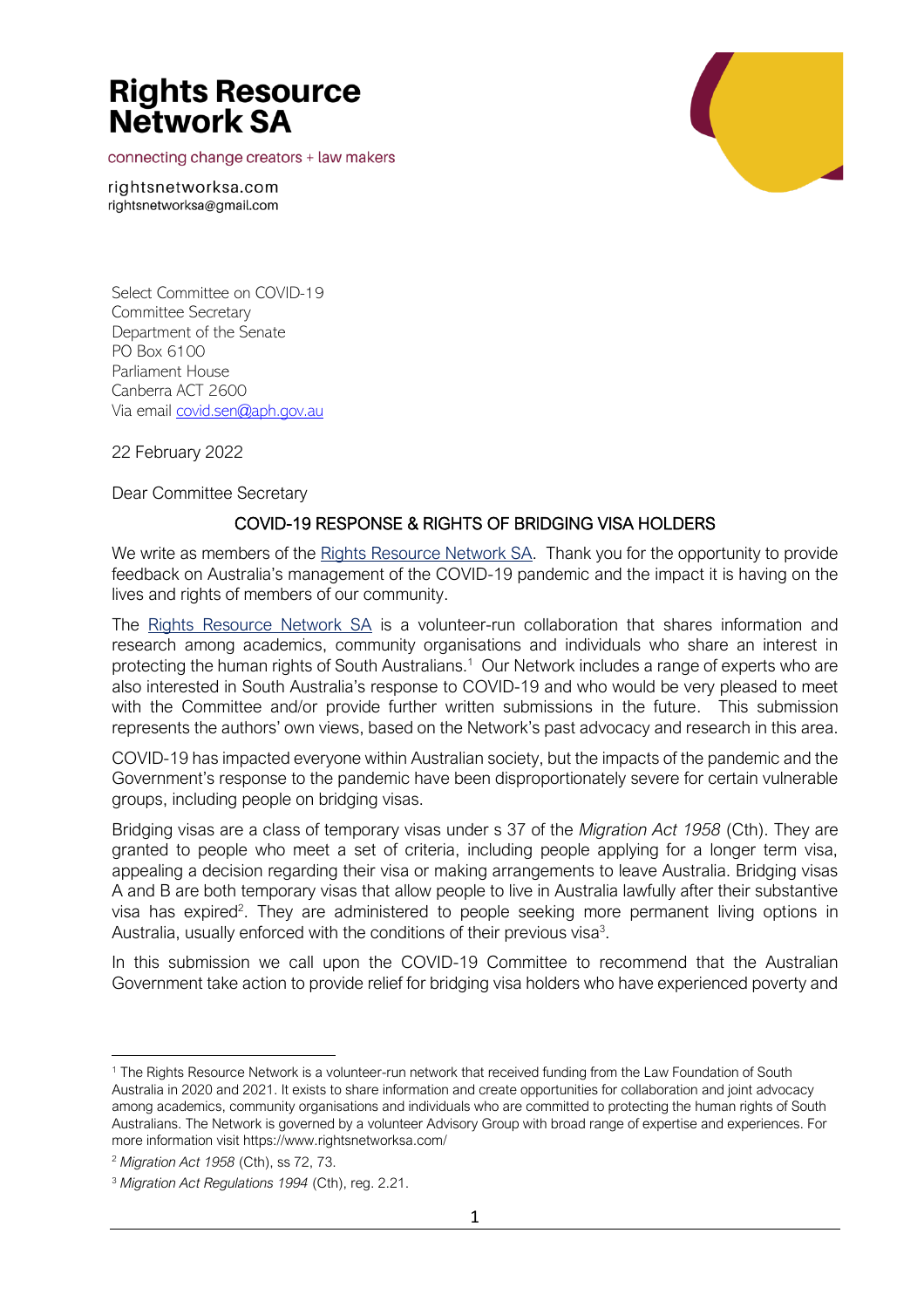connecting change creators + law makers





distress due to the COVID-19 pandemic and to address the confusion behind compassionate and compelling grounds to grant travel exemptions.

### Summary of Recommendations

Recommendation 1: Extend Job Keeper and Job Seeker social security payments to all bridging visa holders, adopting a policy framework regarding COVID-19 payment. Under section 6 of the *Coronavirus Economic Response Package (Payments and Benefits) Rules 2020*, an *eligible employee* is defined as someone who was an Australian resident pursuant to section 7 of the *Social Security Act 1991* (Cth). This definition should be amended to encompass any person living and paying taxes in Australia. We also suggest prioritising the resolution of permanent residency applications by bridging visa holders so that they can access Centrelink and other benefits offered to permanent residents of Australia.

Recommendation 2: Clarify the criteria applied by the Minster when addressing applications to permit travel for compassionate grounds for persons on bridging visa. This is crucial to protect the rights and wellbeing of bridging visa holders as COVID-19 will have a long-term impact on the way people travel, including bridging visa holders. There is currently confusion regarding what circumstances compassionate grounds are accepted and refused, leading to perceived and substantive unfairness and potential discrimination. Clear criteria should be included within sections 8, 9 and 10 of the *Biosecurity (Entry Requirements—Human Coronavirus with Pandemic Potential) Determination 2022*, which currently provide the authority for granting travel exemptions. In addition, consideration should be given to temporarily waiving the need for Bridging Visa A holders to apply for a Bridging Visa B in order to travel, to align this class of visa holders with other classes of temporary visa holders who are currently offered automatic exemptions to travel.

These recommendations are necessary to ensure that Australia is adhering to its international human rights obligations in this area including Article 9 of the *International Covenant on Economic Social and Cultural Rights* and Article 12 (2) and (4) of the *International Covenant on Civil and Political Rights* (ICCPR). Further information about each of these recommendations is set out below.

#### Recommendation 1: *Giving bridging visa holders access to COVID-19 benefits*

Currently, only Australian citizens, permanent residents and specific classes of visa holders are able to access COVID-19 federal income supports including Jobseeker and Job Keeper. Bridging visa holders are excluded from this cohort because section 7 of the *Social Security Act 1991* (Cth) defines an 'Australian Resident' as someone who is a citizen, holds a permanent visa or is a protected SVC holder. In April 2020, when Job Keeper and Job Seeker were introduced, the Prime Minister stated that there would be consideration of migrants and temporary visa holders, but 'the short answer was no'<sup>4</sup> and that it was "time to go home"<sup>5</sup>, revealing a patent disregard to the very real challenges faced by temporary visa holders who have contributed to the Australian economy and the Australian society.

<sup>4</sup> https://www.theguardian.com/australia-news/2020/apr/01/left-with-nothing-australias-migrant-workforce-facedestitution-without-coronavirus-safety-net?CMP=Share\_iOSApp\_Other.

<sup>5</sup> https://www.abc.net.au/news/2020-04-03/coronavirus-pm-tells-international-students-time-to-go-to-home/12119568.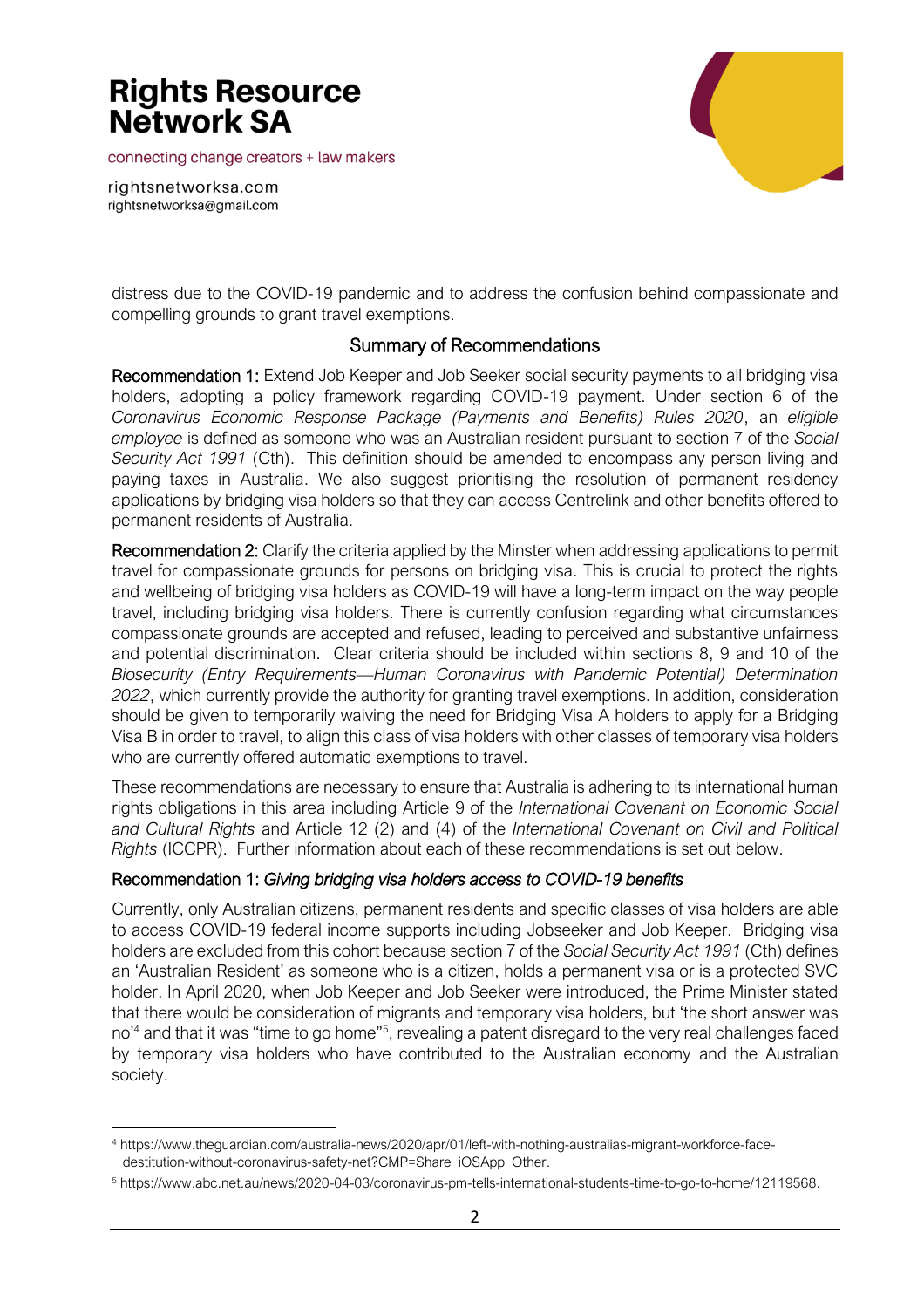connecting change creators + law makers



rightsnetworksa.com rightsnetworksa@gmail.com

The Australian Government's approach can be contrasted with the Canadian experience. The Canada Emergency Response Benefit (CERB was available to any person over the age of 15 who resided in Canada. This payment was \$2000 CAD over four weeks and was not restricted to solely Canadian citizens or permanent residents, but, to people who lived and had a home in Canada<sup>6</sup>. Furthermore, Canada continues to support its working residents through other monetary packages, including the Canada Worker Lockdown Benefit and Canada Recovery Caregiving Benefit.

Extending Job Keeper and Job Seeker to bridging visa holders for the duration of the COVID-19 pandemic would recognise the contribution of these individuals to the Australian economy and acknowledge their efforts in complying with other COVID-19 measures despite facing considerable health, employment, housing and other challenges. This could be achieved by altering the definition of an *eligible employee* and *employer* under the 'Coronavirus Economic Response Package (Payments and Benefits) Rules 2020' to encompass any person with working rights in Australia.

The financial hardship during COVID-19 experienced by bridging visa holders has been particularly acute. Many have lost their jobs as a result of COVID, and many more in casual work may be overlooked by employers, due to their residency status<sup>7</sup>. This is a form of discrimination against temporary visa holders, and fails to comply with Australia's international human rights obligations under Article 9 of the ICESCR.

The Australian Government's failure to support bridging visa holders during the COVID-19 pandemic has added stressed to already oversubscribed charities, such as the Asylum Seeker Resource Centre (ASRC). Chief Executive of the ASCRC, Kon Karapandagiotidis, explained how difficult it had been to help refugee families during the peak of the pandemic<sup>8</sup> and have caused some bridging visa holders to a state of destitute in which they are squatting and relying on charities to provide them food<sup>9</sup>. In order to support bridging visa holders, we suggest that the COVID-19 Committee implement measures that are adequately adapted to respond to the financial hardship caused by the pandemic. These include:

- Extending Job Keeper and Job Seeker to bridging visa holders who been affected by COVID-19, such as shortened working hours or job loss.
- Prioritising bridging visa holder applications for permanent residency so that they have access to Centrelink and are able to support themselves.

<sup>6</sup> https://www.canada.ca/en/revenue-agency/services/tax/technical-information/income-tax/income-tax-foliosindex/series-5-international-residency/folio-1-residency/income-tax-folio-s5-f1-c1-determining-individual-s-residencestatus.html.

<sup>7</sup> Ziersch, A., Walsh, M., Due, C. and Reilly, A., 2021. Temporary refugee and migration visas in Australia: an occupational health and safety hazard. *International Journal of Health Services*, *51*(4), pp.531-544; https://apo.org.au/sites/default/files/resource-files/2020-07/apo-nid307213.pdf.

<sup>8</sup> https://www.sbs.com.au/news/we-re-at-breaking-point-australian-charities-welcome-revised-jobkeeper-threshold-asdemand-for-help-surges/c846e182-4113-42af-9602-34f2d3c82c0d.

<sup>9</sup> <https://www.abc.net.au/news/2021-08-29/no-end-in-sight-thousands-living-in-visa-limbo/100400418> https://www.theguardian.com/australia-news/2021/dec/12/i-was-squatting-why-asylum-seekers-so-often-struggle-tofind-secure-housing.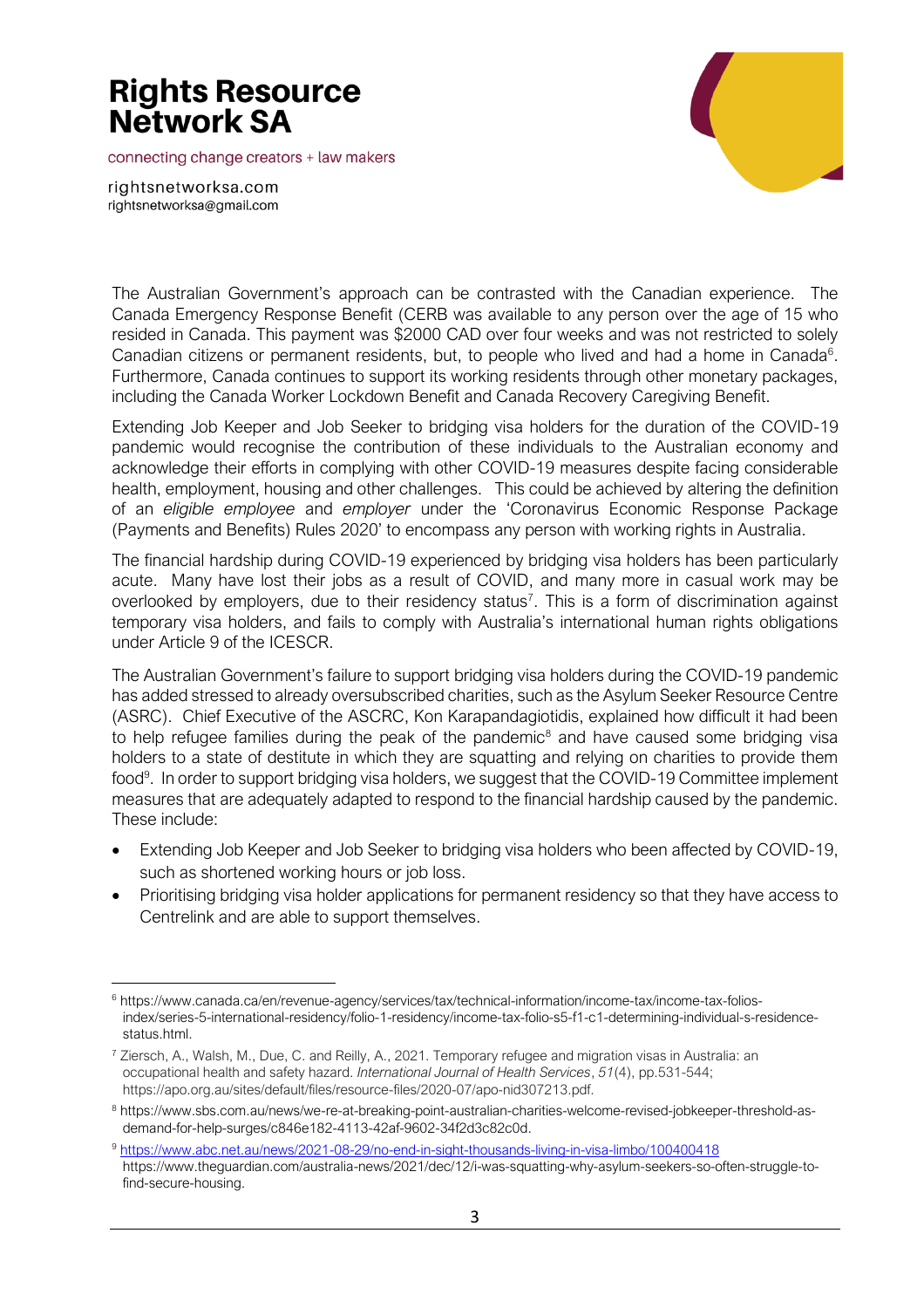connecting change creators + law makers



rightsnetworksa.com rightsnetworksa@gmail.com

### Recommendation 2: *Addressing compassionate grounds for Bridging Visa holders and enforcing a clear policy*

Bridging visas A and B are both temporary visas that allow people to live in Australia lawfully after their substantive visa has expired<sup>10</sup>. They are administered to people seeking more permanent living options in Australia, usually enforced with the conditions of their previous visa<sup>11</sup>. The difference between the two visas is that a Bridging Visa A does not allow a person to return to Australia if they leave the country, while someone on a Bridging Visa B is allowed to depart and return to Australia while they await processing of their substantive visa.

From the onset of COVID-19, the policy for Bridging Visa A holders has not changed, which has caused great distress to people who have not seen their families in years and there is additional anxiety attached to the cancellation of visas if they leave the country. Compassionate grounds are not directly addressed in legislation, however the Outward Travel Restrictions Operation Directive attempts to describe the circumstances under which compassionate and compelling grounds may warrant a travel exemption being granted. It also states that s 477 of the *Biosecurity Act* 2015 (Cth) authorises the Health Minister to determine emergency requirements during the pandemic and provides the Minister with a broad discretion to decide travel restrictions.

The situation of Bridging Visa A holders can be contrasted with other temporary visa holders who have been offered automatic exemptions to facilitate their travel from and return to Australia, such as holders of the Business Innovation and Investment visa. In recent developments, fully vaccinated Bridging Visa B holders are also no longer required to apply for a travel exemption before travel. However, this still leaves Bridging Visa A holders who must leave the country urgently at a loss.

People awaiting their permanent residency status on Bridging Visa A are required to apply for a Bridging Visa B and have it granted before departure, as they cannot leave Australia until their case is heard by the Administrative Appeals Tribunal. This must occur at least 30 days before travel, which can pose an unreasonable time delay if they are required to travel to attend a funeral or support a family member in response to the pandemic. We suggest that consideration be given to temporarily waiving this process for Bridging Visa A holders who need to travel urgently, including, for example, to attend a funeral, support a sick relative or assist an unaccompanied minor.

Ash Fadian's case is a recent case in which a bridging visa holder has been denied an exemption to visit her brother-in-law's funeral in the UK, even though she has not left the country in nearly 4 years<sup>12</sup>. It is unclear as to why this was not an acceptable basis for seeking compassionate grounds. It has left the community wondering what types of scenarios will meet the threshold and caused distressed for those already experiencing hardship and trauma.

The incongruity of the approach taken to some temporary visa holders and not others undermines the stated rationale of the COVID-19 travel restrictions. For example, Home Affairs Minister, Karen Andrews has said that the restrictions for bridging visa holders are in place to "support public health

<sup>10</sup> *Migration Act 1958* (Cth), ss 72, 73.

<sup>11</sup> *Migration Act Regulations 1994* (Cth), reg. 2.21.

<sup>12</sup> https://www.theguardian.com/australia-news/2022/jan/24/im-beyond-devastated-sydney-woman-on-bridging-visadenied-exemption-to-travel-to-uk-funeral